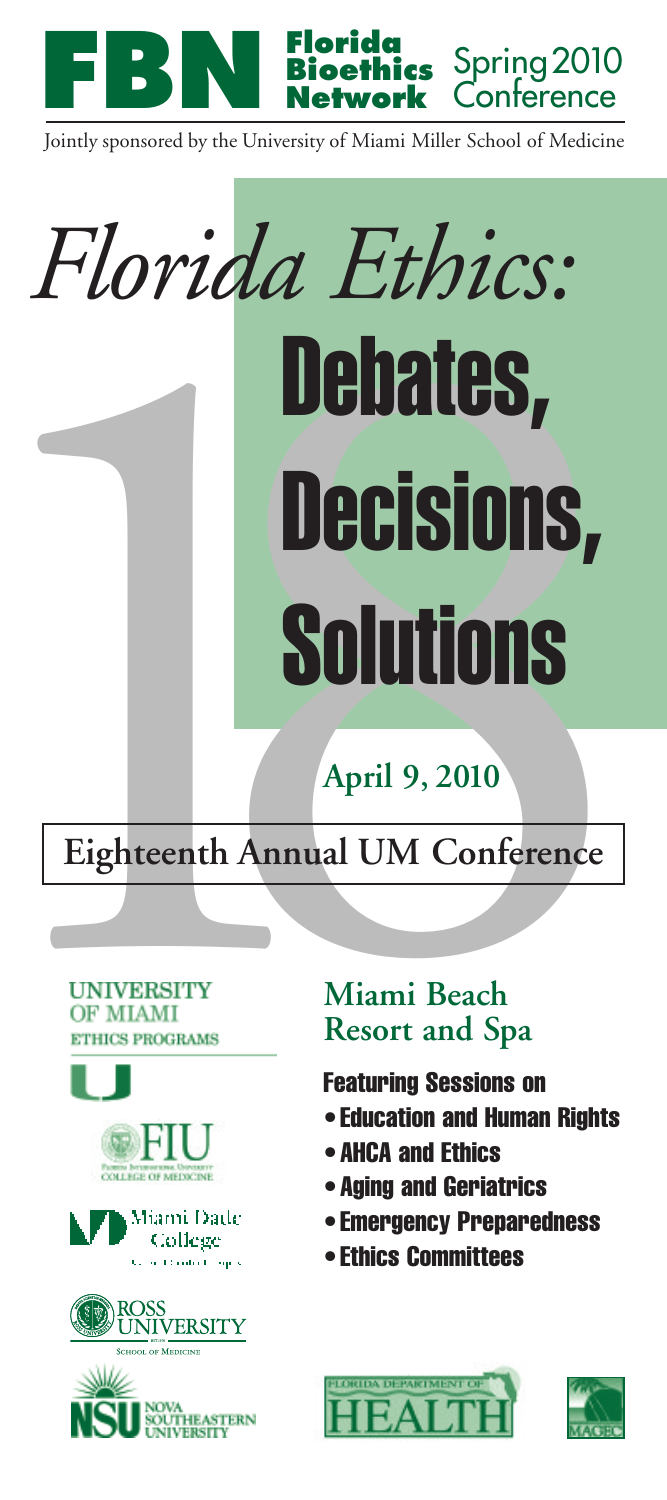### **Clinical Ethics: Debates, Decisions, Solutions**

Ethical challenges facing health professionals have never been more important or more numerous. This program emphasizes the theme of ethics and geriatrics, health emergency preparedness and other topics. From the role of ethics committees to controversies in public policy, it is clear that bioethics – and bioethics education – must be assigned the greatest possible roles in the daily lives of individual professionals and their institutions.

This activity has been planned and implemented in accordance with the Essential Areas and policies of the Accreditation Council for Continuing Medical Education (ACCME) through the joint sponsorship of the University of Miami Leonard M. Miller School of Medicine and the Florida Bioethics Network. The University of Miami Leonard M. Miller School of Medicine is accredited by the ACCME to provide continuing medical education for physicians. **Accreditation**

### All conflicts of interest of any individual(s) in a position to control the content of this CME activity will be identified and resolved prior to this educational activity being provided. Disclosure about provider and faculty relationships, or the lack thereof, will be provided to learners. **Disclosure and Conflict of Interest Resolution**

The University of Miami Leonard M. Miller School of Medicine designates this educational activity for a maximum of 6.0 *AMA PRA Category 1 Credits*. ™ Physicians should only claim credit commensurate with the extent of their participation in the activity. **Credit Designation**

> Credit hours applied for Nurses, Psychologists, Social Workers and Attorneys.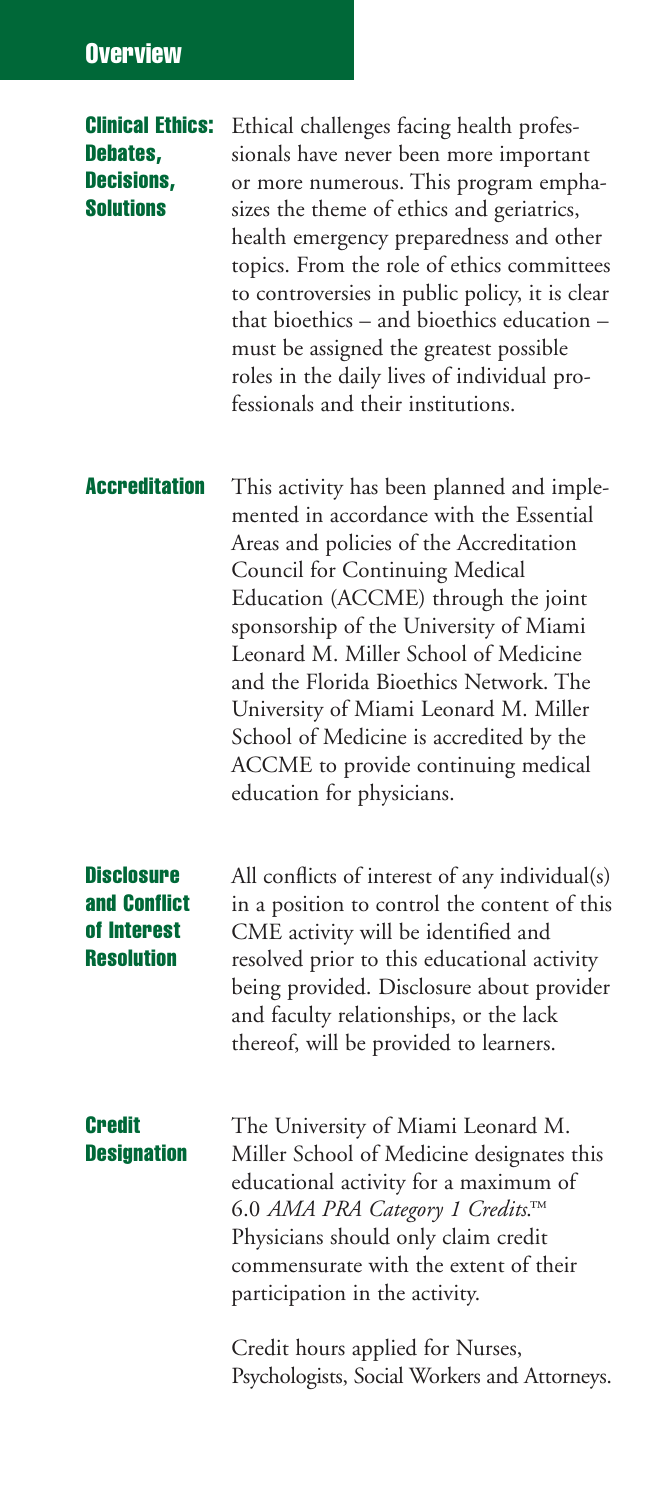### **Registration Form**

**Online payment and registration for credit card payments may be made at http://www.cme.med.miami.edu.** Or please complete the form below and mail it with check or money order payable to "UM Ethics Programs," or credit card payments (MC or Visa), to UM/Division of CME, P.O. Box 016960 (D23-3), Miami, FL 33101, Fax 305-243-5613. Please visit our websites at http://www.miami.edu/ethics or http://www.cme.med.miami.edu for a printable registration form. For more information, contact the Division of CME at 305-243-6716 or email the Bioethics Program at ethics@miami.edu.

### **Course Tuition (check one)**

□ \$225 by April 2, 2010, or \$260 after April 2, 2010.

 $\square$  \$175 for FBN members in advance or \$195 at the door.

Tuition includes admission to program sessions, continental breakfast, luncheon, refreshment break and course syllabus. Refunds will be made only if written notice of cancellation is received before April 5, 2010. A \$50 cancellation fee will apply.

### **Florida Bioethics Network Membership**

Yes! I want to join the Florida Bioethics Network. I have completed the form above and enclosed a **separate check** or money order for \$55 payable to FBN/UM Ethics (Sorry, credit card payments not acceptable for dues). Mail your check to: FBN c/o UM Ethics Programs, P.O. Box 016960 (M-825), Miami, FL 33101.

### **Accommodations**

Miami Beach Resort and Spa 4833 Collins Avenue, Miami Beach, FL 33140 Toll Free: 866-765-9090 or Tel: 305-532-3600

A block of rooms has been reserved for conference participants at a discounted rate of \$175/night +13% tax/day. The special rate is guaranteed until midnight on April 2, 2010. The hotel extends these special rates three days prior and three days after the conference dates based upon availability. After April 2, 2010, reservation requests will be considered on a space-available basis.

To make reservations by phone, call toll free 866-765-9090 or 305-532-3600 and identify yourself as a participant at the University of Miami Miller School of Medicine Clinical Ethics Conference. To make a reservation online, visit https://reservations.ihotelier.com/crs/g\_reservation.cfm?groupID=443642&hotel ID=6577 to get the discounted group rate.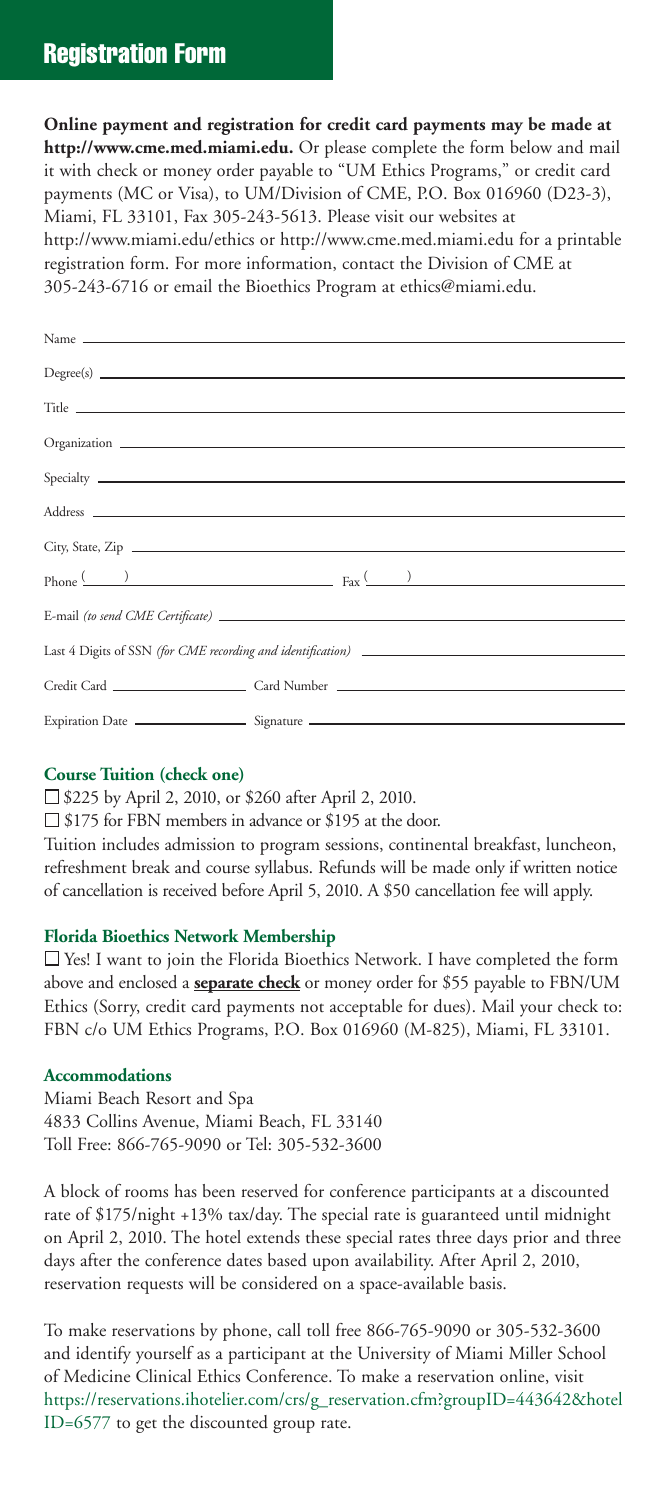

UNIVERSITY OF MIAMI<br>MILLER SCHOOL<br>of MEDICINE





### *Arsht*<br>Ethics Initiatives



Innovative Hospice Care® FIRST LICENSED IN FLORIDA IN 1980 MIAMI DRI CHIL HOSPIT/ We're here for the children



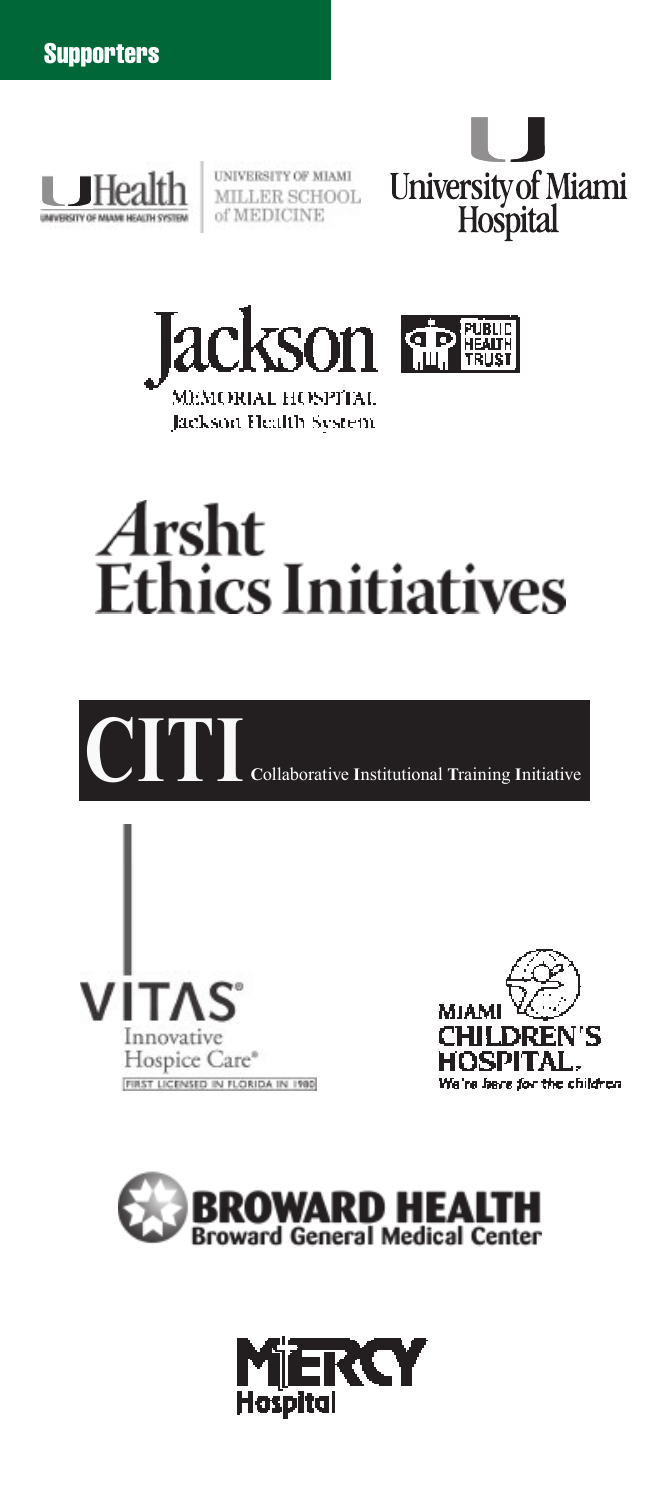

HAPTIST HOSPITATIOF MIANE - SHUTH SEAME HOSPITAL - DOCTORS HOSPITAL .<br>RAPLIST CILTIDREN'S FOSPITAL A FOMENT AU HONPLAT A NAR. NERN IDSPITAL.<br>TIDOPITS TEL IDATION EN ROCES A BAPTINT E 43 JUAÇ (6 ) ANC ET VR ENVETO E





Comprehensive Cancer Center





Miami Jewish Health Sustems"

### Mount Sinai MFDICAL CENTER

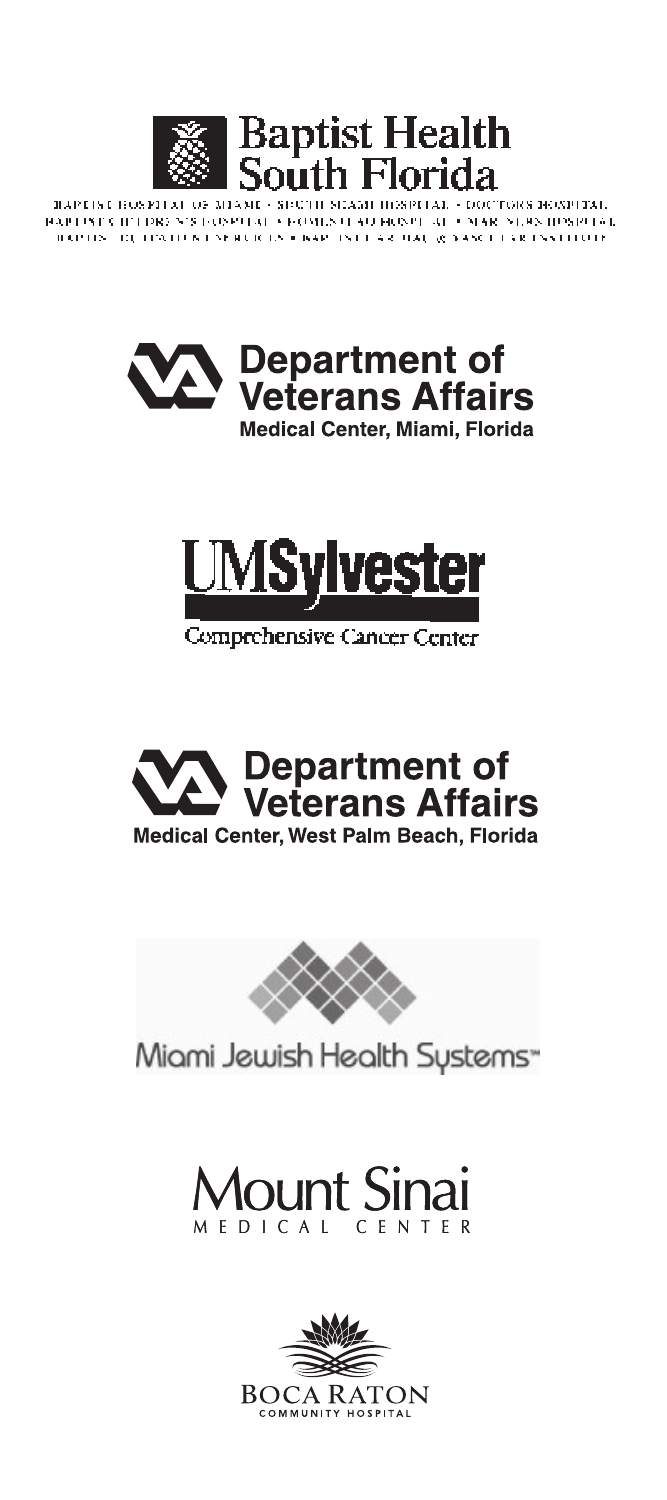| 7:45 - 8:20 a.m.    | <b>Registration and Continental Breakfast</b>                                                                                                                                                                                                                                                                                                                                                                                                                                                                                                                                                                                                                                                                                                                                                                                                                                                                                                                                                                                                                                       |
|---------------------|-------------------------------------------------------------------------------------------------------------------------------------------------------------------------------------------------------------------------------------------------------------------------------------------------------------------------------------------------------------------------------------------------------------------------------------------------------------------------------------------------------------------------------------------------------------------------------------------------------------------------------------------------------------------------------------------------------------------------------------------------------------------------------------------------------------------------------------------------------------------------------------------------------------------------------------------------------------------------------------------------------------------------------------------------------------------------------------|
| $8:20 - 8:30$ a.m.  | <b>Welcoming Remarks</b><br>Kenneth W. Goodman, Ph.D.<br>Director, Florida Bioethics Network<br>Professor and Director,<br>University of Miami Bioethics Program                                                                                                                                                                                                                                                                                                                                                                                                                                                                                                                                                                                                                                                                                                                                                                                                                                                                                                                    |
| 8:30 - 9:30 a.m.    | The Role of Human Rights<br>in Professional Education<br>Pascal J. Goldschmidt, M.D., F.A.C.C.<br>Senior Vice President for Medical Affairs<br>and Dean, University of Miami Miller<br>School of Medicine<br>John A. Rock, M.D.<br>Senior Vice President for Medical Affairs<br>and Founding Dean, Herbert Wertheim<br>College of Medicine, Florida International<br>University<br>Robin N. Fiore, Ph.D. (Moderator)<br>Adelaide R. Snyder Professor of Ethics,<br>Associate Professor of Philosophy,<br>Florida Atlantic University                                                                                                                                                                                                                                                                                                                                                                                                                                                                                                                                                |
| $9:35 - 10:35$ a.m. | Florida's Public Health Ethics Workgroup<br>Robin N. Fiore, Ph.D.<br>Adelaide R. Snyder Professor of Ethics,<br>Associate Professor of Philosophy,<br>Florida Atlantic University<br>Kenneth W. Goodman, Ph.D.<br>Director, Florida Bioethics Network<br>Professor and Director,<br>University of Miami Bioethics Program<br>Robert Hood, Ph.D., C.I.P<br>State Public Health Ethicist,<br>Office of Public Health Research,<br>Florida Department of Health<br>Ray Moseley, Ph.D.<br>Program in Bioethics, Law and Medical<br>Professionalism, University of Florida<br>College of Medicine<br>Alissa Hurwitz Swota, Ph.D.<br>Assistant Professor, Department of<br>Philosophy, University of North Florida<br>Dwayne C. Turner, Ph.D., J.D., M.P.H.<br>Communicable Disease Director,<br>Broward County Health Department<br>Raúl de Velasco, M.D., F.A.C.P.<br>Director, Clinical Ethics, University of<br>Miami Bioethics Program, Voluntary<br>Associate Professor of Medicine, University<br>of Miami Miller School of Medicine,<br>Chair, Baptist Health Bioethics Committee |

**10:35 - 10:45 a.m. Break**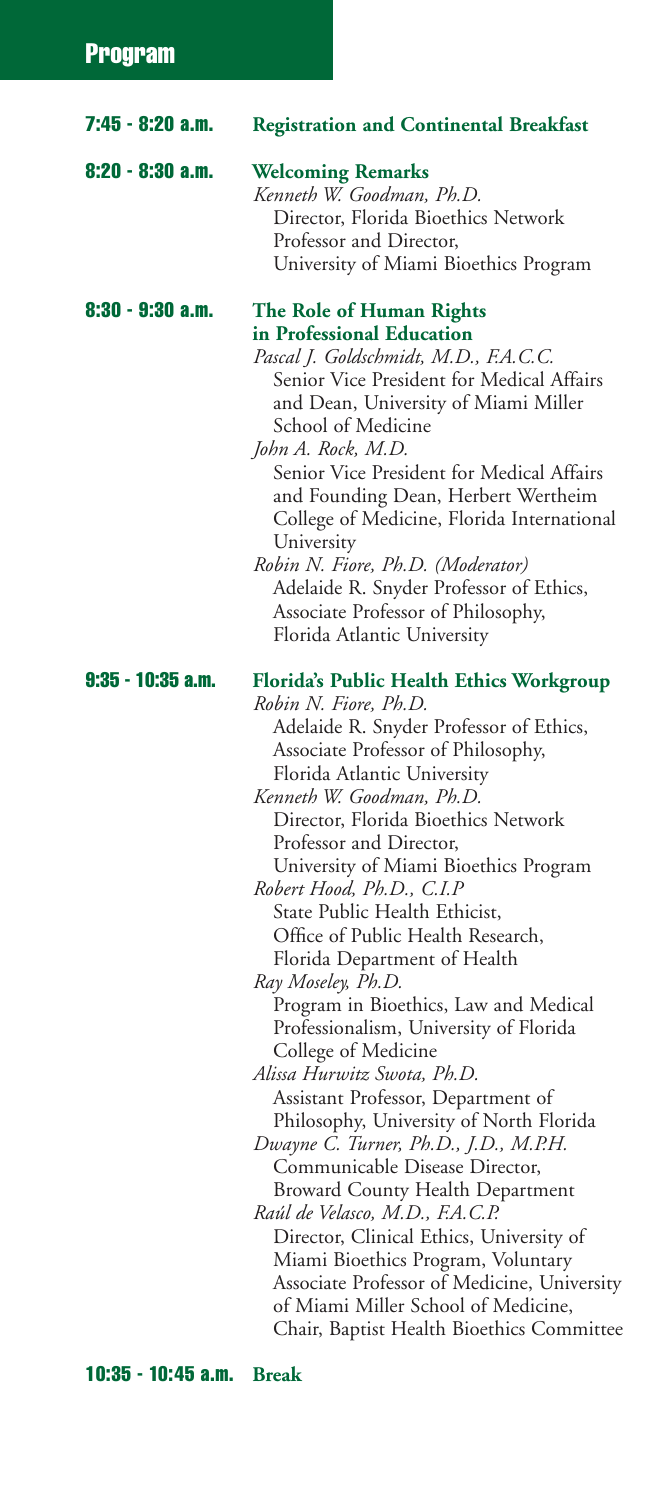| 10:45 - 11:45 a.m.                 | <b>Organ Transplantation, Advance Directives</b><br>and the Law<br>Richard C. Millstein, J.D.<br>Ackerman Senterfitt, Miami<br>Ken Trachy<br>Director of Grants and Special Projects, University<br>of Miami Life Alliance Organ Recovery Agency                                                                                                                                                                                                                                                                                                                                      |
|------------------------------------|---------------------------------------------------------------------------------------------------------------------------------------------------------------------------------------------------------------------------------------------------------------------------------------------------------------------------------------------------------------------------------------------------------------------------------------------------------------------------------------------------------------------------------------------------------------------------------------|
| 11:50 a.m. - 12:50 p.m.            | Luncheon                                                                                                                                                                                                                                                                                                                                                                                                                                                                                                                                                                              |
| <b>AFTERNOON SESSIONS</b>          |                                                                                                                                                                                                                                                                                                                                                                                                                                                                                                                                                                                       |
| $1:00 - 2:00$ p.m.                 | From Improving Quality to Finding Fraud:<br><b>State Government's Duties in Health</b><br><b>Administration</b><br>Thomas W. Arnold<br>Secretary, Florida Agency for Health Care<br>Administration                                                                                                                                                                                                                                                                                                                                                                                    |
| $2:05 - 3:05$ p.m.                 | <b>Inadvertently Therapeutic?</b><br><b>Charting the Outcomes of Medical Ethics</b><br><b>Consultations</b><br>Chris Feudtner, M.D., Ph.D., M.P.H.<br>Assistant Professor of Pediatrics, University of<br>Pennsylvania School of Medicine, and Director,<br>Department of Medical Ethics, The Children's<br>Hospital of Philadelphia                                                                                                                                                                                                                                                  |
| $3:10 - 4:10$ p.m.                 | A Bioethics Town Hall Meeting:<br>The FBN's Guidelines for Ethics Committees<br>Kenneth W. Goodman, Ph.D. (Moderator)                                                                                                                                                                                                                                                                                                                                                                                                                                                                 |
| 4:10 p.m.                          | <b>Adjournment and Evaluations</b>                                                                                                                                                                                                                                                                                                                                                                                                                                                                                                                                                    |
| $4:15$ p.m.                        | <b>Florida Bioethics Network Board Meeting</b>                                                                                                                                                                                                                                                                                                                                                                                                                                                                                                                                        |
| <b>Course</b><br><b>Objectives</b> | Upon completion of this program,<br>participants will:<br>• Assess and reify the role and importance of<br>bioethics in clinical and institutional decision<br>making, especially regarding aging, emergency<br>preparedness, the role and function of ethics<br>committees and other topics.<br>• Identify and modify practice based on ethical<br>challenges and issues in clinical practice, public<br>policy, health law and the role of institutional<br>ethics committees.<br>· Analyze and articulate ethically optimized<br>solutions in clinical and public health contexts. |
| <b>Audience</b>                    | This course is designed for physicians, lawyers, nurses,<br>social workers, clergy, psychologists, health admin-<br>istrators, philosophers and others with an interest<br>or a need for continuing education in health ethics.                                                                                                                                                                                                                                                                                                                                                       |